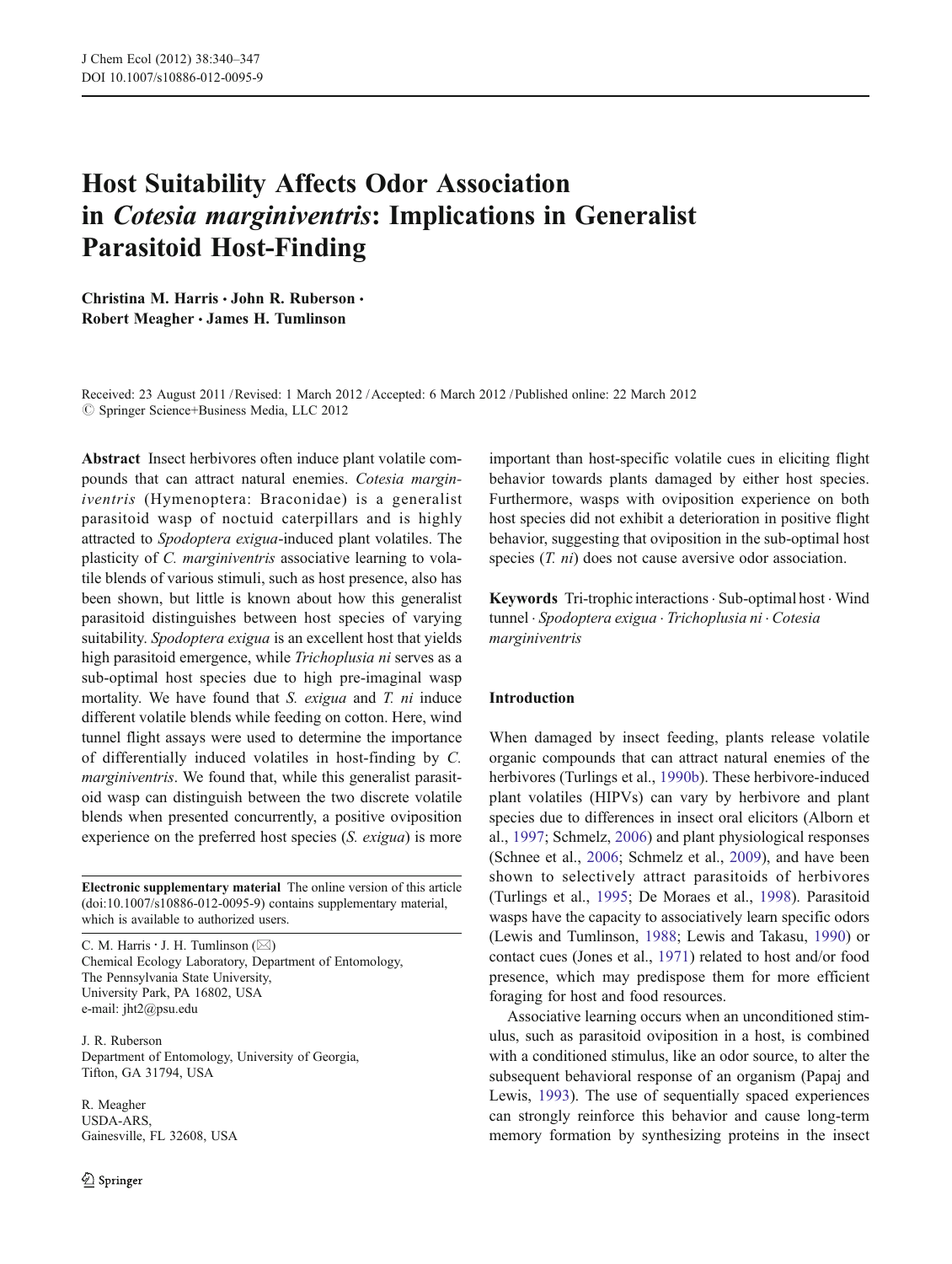brain (Smid et al., [2007\)](#page-7-0), and can stimulate searching behavior in the wasp (Bleeker et al., [2006](#page-6-0)). This behavioral plasticity is useful for parasitic wasps, especially generalists (i.e., wasps that parasitize multiple host species) because the plant and host cues that they learn can vary greatly both spatially and temporally.

Negative associative learning can occur in the absence of reward conditioning or if a low quality reward is provided following the conditioned stimulus. When this occurs, a wasp may learn avoidance behavior in response to an odor source, or switch its odor preference (Takasu and Lewis, [1996\)](#page-7-0). Few studies have explored this form of conditioning, which is probably a widespread occurrence for naturally foraging generalist wasps. Those studies that have examined negative associations have used either hosts unsuitable for oviposition (Takasu and Lewis, [2003](#page-7-0); Costa et al., [2010\)](#page-6-0) or a lack of oviposition reward (e.g., no host present) (Papaj et al., [1994](#page-6-0)). No study thus far has attempted to explain how associative learning occurs during sub-optimal host experiences, which may play a role in shaping realized host range where multiple hosts of varying quality are present in the foraging landscape.

Another area of parasitoid behavior that warrants research is the additive or diminished capacity of associative learning to form memory traces for parasitoids when multiple species are presented in sequence (e.g., a preferred and non-preferred host species). The marginal value theorem predicts that a predator or parasitoid should stay in a patch longer after a positive host encounter (Wajnberg et al., [2008](#page-7-0)), but no research has determined the effects of the presence of a less desirable host in the patch. The aphid parasitoid Monoctonus paulensis (Ashmead) shows a strong preference for the pea aphid [Acyrthosiphon pisum (Harris)] over alfalfa aphid [Macrosiphum creelii (Davis)] corresponding to increased fitness in the former (Chau and Mackauer, [2001\)](#page-6-0). It can adjust its oviposition rate to maximize parasitization of the preferred host when either host species is presented in a sequential patch (Michaud, [1996](#page-6-0)). It has yet to be determined if residence time of a parasitoid in a patch that contains both preferred and sub-optimal hosts is different from the length of time spent in a patch with preferred hosts alone. Elucidation of these basic behaviors is necessary to predict how generalist wasps optimally forage when both hosts occur together in nature.

Cotesia marginiventris (Cresson) (Hymenoptera: Braconidae) is a parasitoid wasp that is considered a "generalist" due to its wide host range (Turlings et al., [1989](#page-7-0)), which encompasses numerous noctuid species including Spodoptera exigua (Hübner) and Trichoplusia ni (Hübner), the beet armyworm (BAW) and cabbage looper (CL), respectively (Krombein et al., [1979](#page-6-0)). The breadth of volatile plant compounds to which C. marginiventris is physiologically responsive was established by Gouinguene et al. [\(2005](#page-6-0)), and includes as least 38 compounds. The ability of C. marginiventris to associate learned volatile cues to specific hosts (Dmoch et al., [1985](#page-6-0); Tamo et al., [2006\)](#page-7-0) suggests that there should be flexibility in its host-finding strategy, which has been observed in other parasitoid systems with both aggregated and regularly spaced hosts (Burger, [2006](#page-6-0)). Here, we used the sub-optimal host CL (Boling and Pitre, [1971\)](#page-6-0), and a preferred host, BAW to evaluate the importance of associative learning related to sub-optimal host experience and its effect on subsequent odor preference by C. marginiventris. Specifically, we tested the hypothesis that C. marginiventris will associate volatile odors with BAW but not CL.

### Methods and Materials

Insects and Plant Rearing BAW and CL were received as eggs from Benzon Research Inc. (Carlisle, PA, USA), and reared on soybean flour-wheat germ diet (Southland Products Inc., Lake Village, AR, USA) at 27±2°C and 40- 70 % relative humidity with 16:8 hL:D cycle until late first or early second instar. Cotesia marginiventris is a solitary koinobiont endoparasitoid of host larvae. Our data suggest that C. marginiventris emergence success from stung caterpillars nears 80 % for BAW hosts, but only 18 % for CL hosts (Harris and Tumlinson, unpublished). A second colony of CL was obtained from Dr. Tom Baker at The Pennsylvania State University (original eggs obtained from K. Haynes, ca. 1995, Kentucky, U.S.A.) to confirm the limited suitability as a host species. Two separate colonies of C. marginiventris from different host histories were compared in behavioral bioassays. Colony 1 were reared on late 2nd and early 3rd instar BAW on pinto bean diet (Burton, [1969](#page-6-0)) and established in 2004 with at least 50 % replacement with field-collected wasps (trapped with sentinel caterpillars) annually. Adults were supplied a 5 % honey/water solution for food and held at 25±4°C and L:D 12:12 h to 14:10 h. Colony 2 originated from individuals collected from fall armyworm [Spodoptera frugiperda (J.E. Smith), FAW] hosts on bermudagrass [Cynodon dactylon (L.) Persoon], and reared in the laboratory on FAW on corn (Zea mays L.). Wasps used in wind tunnel assays were 2– 7 d post-pupal emergence.

Cotton (Gossypium hirsutum L. var. DPL90) was grown in 10 cm diam plastic pots using Sun Gro® MetroMix 200 Series soil at  $27 \pm 2^{\circ}$ C and 40-70 % relative humidity with a 14:10 hL:D cycle and 200–500 LUX. Autoclaved soil and sterile pots/trays were used to prevent soil bacteria or insect contamination. Plants used for both volatile collection and wind tunnel assays were 28–40 d-old with 5–7 true leaves.

Volatile Collection Plants were grown in an insect-free sealed glasshouse. They were set up at 6:00 p.m. the night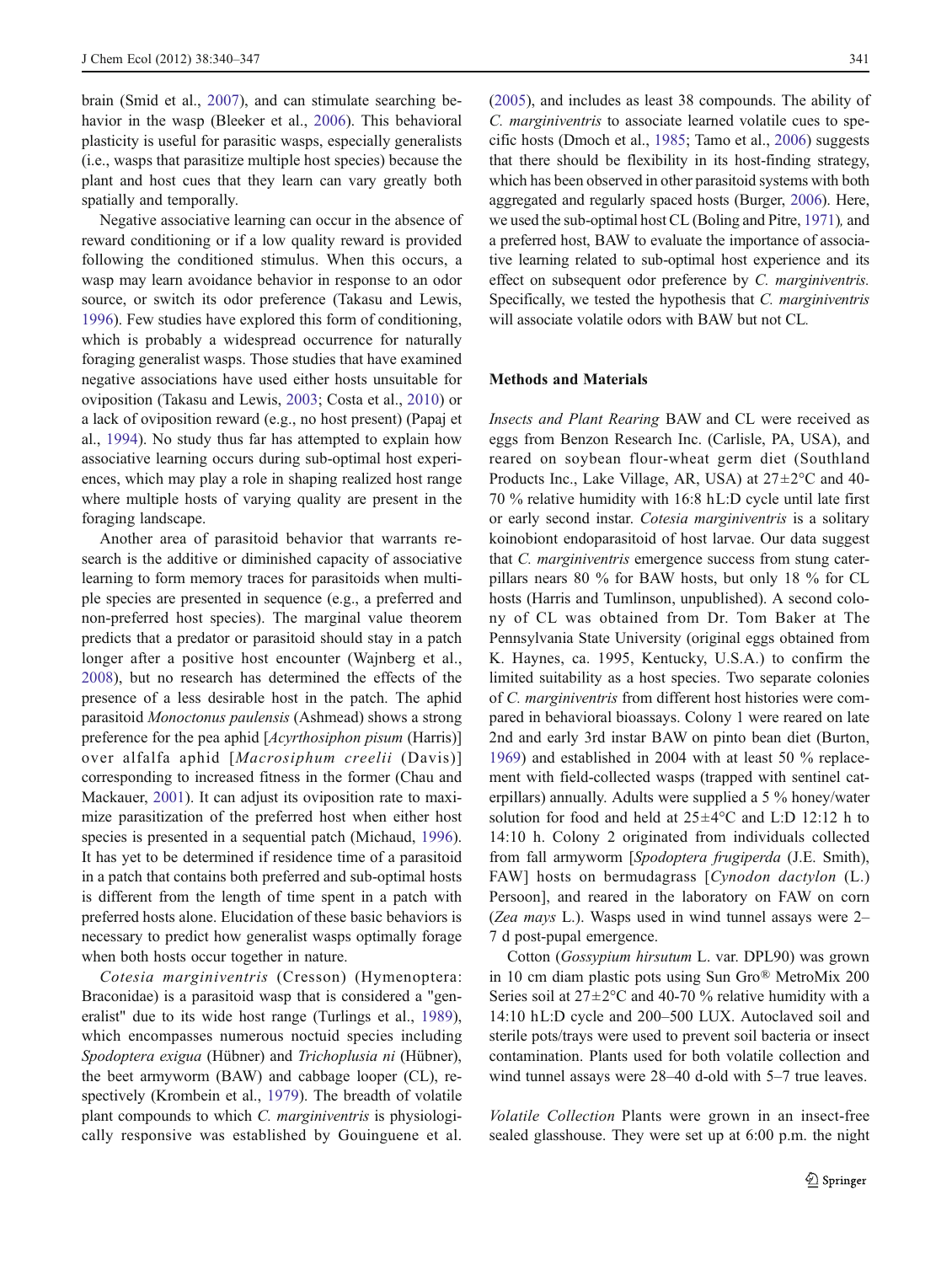before collections with steel guillotines and cotton surrounding the stem, dividing the pot/soil from leaf tissue. At 5:30 a.m. the following day, twenty second instar BAW or CL were applied to each treatment plant (5 individuals on each of the top four fully expanded leaves, 20 larvae total), and glass bell jars were placed over plants. Volatiles were collected for 3 d from 6:00–10:00 a.m., 10:00 a.m.- 2:00 p.m., 2:00–6:00 p.m., and 8:00 p.m.-12:00 a.m. On days 1 and 2 at 5:30 a.m. or 6:15 p.m., caterpillars were removed or added to equalize damage between plant treatments. Plants were base watered with 40 ml at 6:00 p.m. on the first and second day of collections. Following the final volatile collection period, total leaf area for each plant was quantified using UTHSCSA Image Tool® and ranged from 250–500 cm<sup>2</sup>. Percent damage was quantified and ranged from 1-5 % of total leaf area.

A push-pull Automated Volatile Collection System (ARS, Inc. Gainesville, FL, USA) was used to collect volatile organic compounds (VOCs) emitted from intact control plants, BAW-damaged, and CL-damaged plants. Charcoalfiltered air was pushed at  $1-1.5$  l/min into a 3 L bell-glass chamber enclosing a plant, and was vacuumed out through polymeric adsorbent filters (Super-Q®, 30 mg, Alltech Associates) at 1 L/min (Loughrin et al., [1994\)](#page-6-0). Super-Q® filters were subsequently eluted with 100 μl of 1:1 dichloromethane: hexane (J.T. Baker, 95 % purity and Burdick and Jackson High Purity, respectively). For quantification, 25 μl of an internal standard mix (8 ng/μlof nonyl acetate and  $5$  ng/ $\mu$ l *n*-octane) were added to each sample. Samples were analyzed using a non-polar methyl silicone Equity-1 column (Supelco®) via gas chromatography (GC) with flame ionization detection (FID) and identified using a non-polar HP-1 MS column (Agilent®) on GC-MS (gas chromatography coupled with mass spectrometry) in electron impact (EI) mode. Spectra were compared to known libraries in the National Institute of Standards and Technology (2002 version) for identification, and synthetic compounds were compared for retention times.

Wind Tunnel Bioassays Wind tunnel bioassays were conducted from May-September from 2008–2010. Plants used in behavioral assays were infested with 20–30 1st instar BAW or CL that were allowed to feed freely for 2 d, until they reached the wasp's preferred 2nd instar stage and had similar defoliation amounts as plants used in volatile collections. Two plants (caterpillar-damaged and undamaged control) were placed equidistant from the side walls and from each other, in a 0.61 x 0.61 x 1.83 m acrylic glass wind tunnel, 1 m upwind from a wasp release platform, with a light intensity of 630 LUX and a wind velocity of 0.5 m/s. Damaged plants used in the tunnel contained actively feeding larvae. Air entering the tunnel was passed through charcoal filters, and room and tunnel temperature was

maintained at 26-30°C and 50-75 %RH (Steinberg et al., [1992](#page-7-0)). Plants were used for two wasp subject flights and then replaced with new treatment plants. All flight assays were conducted between 9 a.m. and 4 p.m. Specific details of the parasitoid treatments and assessments are described below.

Parasitoid Oviposition Training Mated 2–7 d-old wasps were given oviposition experiences on three BAW or three CL feeding on cotton in the presence of conspecificdamaged or opposite-species damaged plant tissue, with a 5 min break between each oviposition. Subsequently, they were permitted to fly upwind and to land on a cotton plant damaged by the same or opposite caterpillar species on which they had oviposition experience, and an undamaged cotton plant as a control. To test wasp association of nonplant odors, wasps were given three oviposition experiences on wheatgerm-fed BAW or CL in the presence of host frass and 3 μl diluted vanilla extract (McCormicks®, 1:4 vanilla: distilled water; stored in air-tight flask to prevent evaporation) and permitted to fly upwind to 10 μl diluted vanilla extract on Whatman #1 filter paper or a blank filter paper disc control. One μl of vanilla extract was added to the filter paper every 10 min to compensate for evaporation of the odor stimulus.

Wind tunnel assays were conducted for up to 40 min per wasp, with 25–71 female wasps tested per treatment. A "wall" choice was recorded if the wasp did not land on the odor source or control after three flight platform departures. Positions of odor source and control were alternated between wasps. Each wasp was used only once, and within 30 min of oviposition training.

For sequential experience flight studies, wasps from the fall armyworm-reared colony were experienced as above, and the first flight choice was recorded. Wasps then were removed from the wind tunnel and given an oviposition experience on the opposite host species from which they were initially trained, in the presence of the same odor source they were originally presented with. Within 30 min of the first flight, they were placed back in the tunnel and permitted to fly to damaged plants as before. Because wasps have been shown to remember visual location of hosts (Sheehan et al., [1993](#page-7-0)), position of damaged plants in tunnel was switched.

Statistical Analyses Plant compounds were analyzed individually using ANOVA for Day 3 2:00–6:00 p.m. (JMP®) when induced volatiles are detectable, and multiple comparisons were analyzed via Tukey HSD. In wind tunnel bioassays, wall-landing (no choice) was affected by treatment type (i.e., host species experience) and was included in statistical analysis. Multinomial Logistic Regression was utilized to analyze flight landing choices (SPSS®), with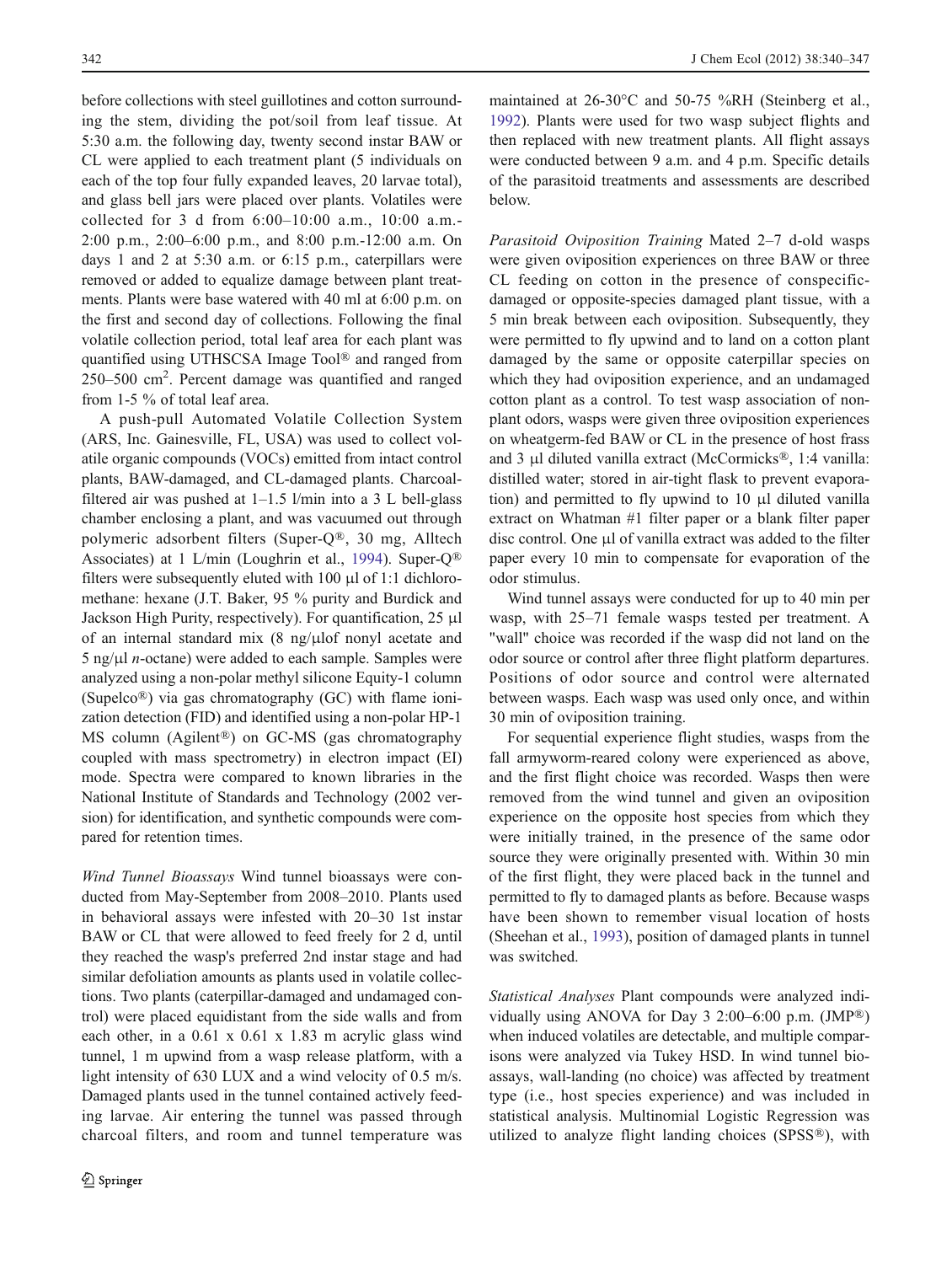significance indicated between the two host species treatments. Significance within treatments was analyzed using likelihood ratio  $\chi^2$ .

### Results

Cotton Volatile Analysis Percent damage calculated for BAW- and CL-damaged plants ranged from 1-5 % and did not vary significantly between treatments ( $N=9$ ,  $F=0.020$ ;  $P=0.887$ ). Cotton volatile induction varied quantitatively for all treatments, and qualitatively for undamaged vs. herbivore-damaged plants, most notably in the absence of sesquiterpenes, indole, and cis-jasmone in undamaged control plants (Fig. 1).

Standard Least Squares ANOVA was used to determine treatment effect for BAW, CL, and undamaged (Intact) cotton. Tukey HSD shows BAW and CL  $(df - 2, 29)$  treatments were significantly different for β-caryophyllene:  $F$  -9.331,  $P=0.001$ ,  $(E,E)$ -α-farnesene:  $F - 6.606$ ,  $P=0.005$ , trans-bergamotene:  $F - 5.172$ ,  $P=0.014$ ,  $\alpha$ -humulene:  $F -$ 12.846, P<0.001, α-pinene: F - 9.035, P=0.001, β-pinene:  $F - 8.840$ ,  $P=0.001$ , β-myrcene:  $F - 11.969$ ,  $P < 0.001$ , limonene:  $F - 8.468$ ,  $P=0.002$ , linalool:  $F - 9.116$ ,  $P=$ 0.001, hexanal:  $F - 6.378$ ,  $P=0.006$ ,  $(E)$ -2-hexanal:  $F -$ 5.069,  $P=0.015$ , (Z)-3-hexenol:  $F - 12.590$ ,  $P<0.001$ , (E)-2-hexenol:  $F - 5.586$ ,  $P=0.011$ , (Z)-2-pentenyl acetate  $F -$ 7.468,  $P=0.003$ , (Z)-3-hexenyl acetate:  $F - 9.343$ ,  $P=0.001$ , and indole:  $F - 7.536$ ,  $P=0.003$  (Refer to Fig. S1, supplemental material for more detail on how individual volatile compounds varied by type of damage).



Fig. 1 Ratios of Cotton VOCs Vary Among Damage Treatments. Summed averages for each compound group on Day 2, 2–6 p.m. show different ratios between beet armyworm (BAW)-, cabbage looper (CL) and undamaged (Intact) cotton plants. Ratios for BAW : CL : Intact are 282:47:0 (Other Compounds), 2:1:1 (Homoterpenes), 23:4:1 (Sesquiterpenes), 23:5:1 (Monoterpenes), and 81:31:1 (GLVs). Standard Least Squares ANOVA: Other Compounds  $(F_{2, 29} - 9.841; P=0.001)$ , Homoterpenes ( $F_{2, 29}$  -10.071; P=0.001), Sesquiterpenes ( $F_{2, 29}$  -9.969; P= 0.001), Monoterpenes ( $F_{2, 29}$  -7.850; P=0.003), GLVs ( $F_{2, 29}$  -9.097;  $P=0.001$ ). Tukey multiple comparison tests show BAW significantly different from CL and Intact for all compound groups, but CL and Intact not different from each other for any compound group

Wind Tunnel Bioassays Wasps were given oviposition experience on three BAW or three CL in the presence of conspecific-damaged cotton tissue (Fig. [2a](#page-4-0)). Wasps experienced on BAW flew to (i.e., landed on) BAW-damaged cotton  $70\%$  (colony 1) and 92 % (colony 2) of the time, while wasps experienced on CL flew to the wall of the wind tunnel 55 % (colony 1;  $N=37$  (BAW); 31 (CL);  $\chi^2=14.428; P=0.001$ ) and 54 % (colony 2;  $N=25$  (BAW); 28 (CL);  $\chi^2=13.425$ ;  $P=$ 0.004) of the time. The effect between colony 1 (C. marginiventris reared on BAW on wheatgerm diet) and colony 2 (C. marginiventris reared on FAW on corn) was not significant; ANOVA-GLM: Choice=Experience, Colony;  $P=0.285$ . Likelihood ratio tests for each treatment was as follows: colony 1 (BAW)  $\chi^2$ =21.106; P<0.001; colony 1 (CL)  $\chi^2$ = 13.946;  $P=0.001$ ; colony 2 (BAW)  $\chi^2=20.720$ ;  $P<0.001$ ; colony 2 (CL)  $\chi^2$ =15.798; P<0.001.

Wasps were given oviposition experience on three BAW or three CL in the presence of cotton tissue damaged by the opposite species (Fig. [2b](#page-4-0)). Wasps experienced on BAW flew to CL-damaged cotton 82 % of the time, while wasps experienced on CL flew to the wall of the wind tunnel 55 % of the time;  $N=28$  (BAW); 29 (CL);  $\chi^2=11.093$ ;  $P=0.004$ . Likelihood ratio tests for each treatment as follows: BAW  $\chi^2$ =30.242; P<0.001; CL  $\chi^2$ =16.777; P=0.002. When given a choice between BAW- or CL- damaged cotton, wasps more often flew to plants damaged by the host species on which they were trained (Fig. [2c](#page-4-0)). BAW-experienced wasps flew to BAW-damaged cotton 61 % of the time, and CL-damaged cotton 37 % of the time (Fig. [3c;](#page-4-0)  $N=41$ ;  $\chi^2 = 28.966$ ;  $P<0.001$ ); of wasps experienced on CL, 36 % flew to CLdamaged cotton and 20 % flew to BAW-damaged cotton. Likelihood ratio tests for each treatment as follows: BAW  $\chi^2$ =27.759; P<0.001; CL  $\chi^2$ =4.139; P=0.126.

Untrained (naïve) C. marginiventris tested for attraction toward BAW-damaged cotton in the wind tunnel flew to the wall of the tunnel 96 % of the time ( $N=25$ ;  $\chi^2=61.438$ ;  $P<0.001$ ).

Vanilla-experienced wasps were given oviposition experience on three wheat germ-fed BAW or CL in the presence of diluted vanilla extract and host frass (Fig. [3\)](#page-4-0). Wasps experienced on BAW flew to filter discs containing vanilla odor 61 % of the time, while wasps experienced on CL flew to the wall of the wind tunnel 73 % of the time;  $N=71$ (BAW) and 67 (CL);  $\chi^2$ =17.739; P<0.001. Likelihood ratio tests for each treatment as follows: BAW  $\chi^2$ =52.141; P< 0.001; CL  $\chi^2$ =14.343; P<0.001.

Sequential Multi-species Oviposition Training Wasps from the FAW-reared colony used in 2a were removed from the tunnel after their first flight choice and given a fourth oviposition experience on the opposite host species from which they were trained (e.g., Experience 1, 2 and 3 on BAW in presence of BAW-damaged plants; Experience 4 on CL in presence of BAW-damaged plants). Wasps experienced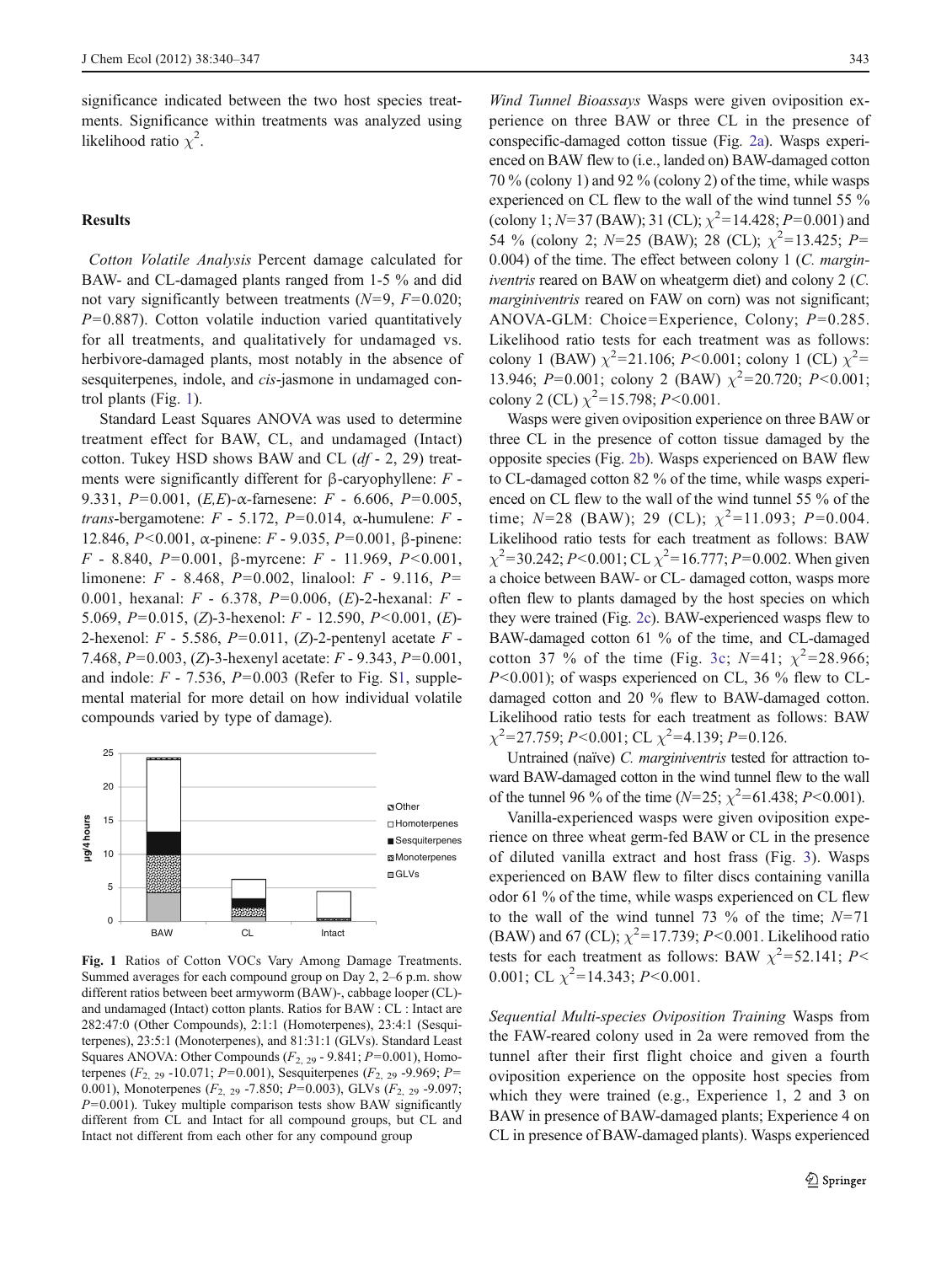<span id="page-4-0"></span>

on BAW that flew to BAW-damaged cotton on the first flight did not have a deterioration of the positive odor stimulus and continued to land on BAW-damaged cotton after a CLexperience on BAW-damaged cotton (Fig. [4](#page-5-0)). Wasps experienced on CL that flew to the wall on the first flight had a 60 % improvement of flying to CL-damaged cotton after just one BAW experience on CL-damaged cotton.

(Cresson), could not distinguish between the two volatile

profiles. Turlings et al. [\(1990a\)](#page-7-0) found that C. marginiventris innately prefers FAW over CL-damaged corn and cotton in olfactometer tests, and that this preference could be modified through prior exposure to CL-damaged plants, but it is unknown if this was due to differentially induced HIPVs. While the role of plant volatiles in the attraction of C. marginiventris to BAW has been widely demonstrated (Turlings et al., [1990b;](#page-7-0) Turlings and Tumlinson, [1992;](#page-7-0) Rose et al., [1998;](#page-6-0) Cardoza et al., [2003\)](#page-6-0), its attraction to CL-induced plant volatiles is not as well understood. Furthermore, few of these studies have examined the actual associative learning aspect of volatile cues related to hosts of differing suitability.

Rose et al. ([1998\)](#page-6-0) found that BAW and Helicoverpa zea (Boddie) induce almost identical volatile blends in cotton plants, and that the specialist parasitoid, Microplitis croceipes



Fig. 2 Effects of host experience on flight response of Cotesia margin-R iventris to host-associated odors. a) Wasps experienced on beet armyworm (BAW) or cabbage looper (CL) in the presence of conspecific plant tissue, flying to cotton plants damaged by the same host species vs. undamaged plants. Multinomial Logistic Regression comparing choice of BAW- v. CL-experienced wasps as follows: BAW-reared colony:  $N=37$  (BAW); 31 (CL);  $\chi^2=14.428$ ;  $P=0.001$ ; fall armyworm (FAW)-reared colony:  $N=25$  (BAW); 28 (CL);  $\chi^2=13.425$ ;  $P=0.004$ . Test for colony effect (BAW-reared vs. FAW-reared) using GLM: Choice=Experience, Colony;  $P=0.285$ . Likelihood ratio tests for each treatment as follows: colony 1 (BAW)  $\chi^2$ =21.106; P<0.001; colony 1 (CL)  $\chi^2$ =13.946; P=0.001; colony 2 (BAW)  $\chi^2$ =20.720; P<0.001; colony 2 (CL)  $\chi^2$ =15.798; P<0.001. Asterisks denote significance within a host species choice ratio at \*\*\*=0.001. b) Wasps experienced on BAW or CL in the presence of plants damaged by the opposite host species, flying to cotton plants damaged by the opposite host species vs. undamaged plants:  $N=28$  (BAW); 29 (CL);  $\chi^2=11.093$ ;  $P=0.004$ . Likelihood ratio tests for each treatment as follows: BAW  $\chi^2$ =30.242; P<0.001; CL  $\chi^2$ =16.777; P=0.002. Asterisks denote significance at \*\*=0.01 and \*\*\*=0.001. c) Wasps experienced on BAW or CL in the presence of conspecific-damaged plant tissue, flying to BAW- vs. CLdamaged cotton:  $N=41$ ;  $\chi^2 = 28.966$ ;  $P < 0.001$ . Likelihood ratio tests for each treatment as follows: BAW  $\chi^2$ =27.759; P<0.001; CL  $\chi^2$ = 4.139;  $P=0.126$ . Asterisks denote significance at \*\*\*=0.001

Fig. 3 Wasps flying to vanilla extract following oviposition experience on BAW or CL in the presence of diluted vanilla extract.  $N=71$ (BAW); 67 (CL);  $\chi^2$ =17.739; P<0.001. Likelihood ratio tests for each treatment as follows: BAW  $\chi^2$ =52.141; P<0.001; CL  $\chi^2$ =14.343; P< 0.001. Asterisks denote significance at  $***=0.001$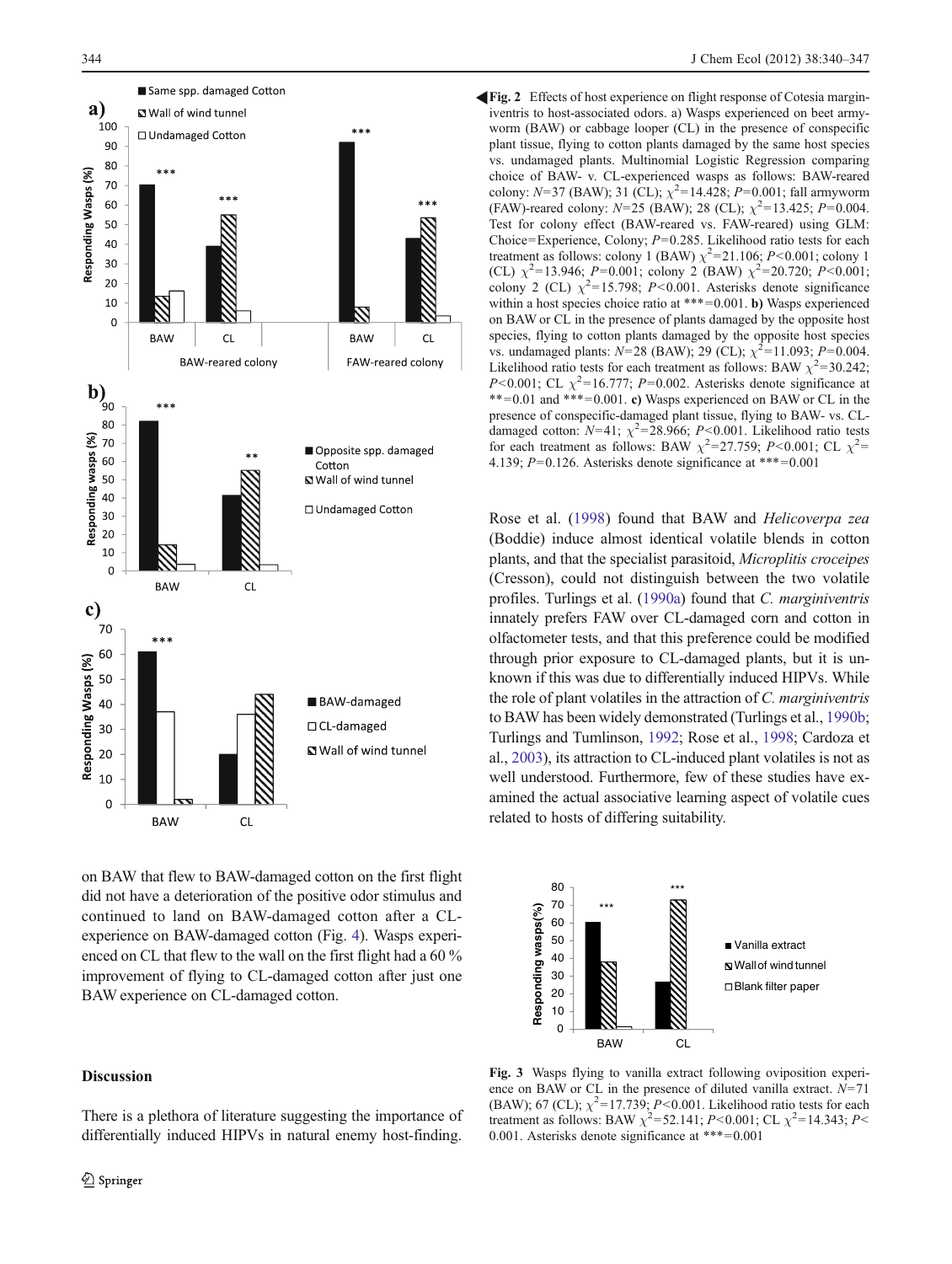<span id="page-5-0"></span>

## 25 20 ■ CL-damaged Cotton  $15$ S Wall of wind tunnel 10 5 □ Undamaged Cotton  $\Omega$ CL Flight 1 3x + BAW experience  $12$ 10 8 6  $\ddot{4}$  $\overline{2}$  $\Omega$ 3x CL + 1x BAW Experience

#### Flight 2

plants. The bars below show flight choice after an additional experience on the opposite host species in the presence of the original odor source. Wasps from fall armyworm (FAW)-reared colony in 2a,  $N=41$ 

Flight 2

Costa et al. [\(2010](#page-6-0)) explored unrewarding experiences in cabbage looper (CL) in the presence of conspecific-damaged cotton

Fig. 4 Second flight of wasps flying to cotton plants after oviposition experiences on both host species. Inset boxes show first flight landing choice after 3 oviposition experiences on beet armyworm (BAW) or

C. marginiventris using the non-host Pieris rapae (L.) and found that wasps did not change their response to HIPVs following experience with a non-host. However, their naïve (untrained) wasp control showed an 81 % attraction to plant odors, whereas our untrained wasps flew to a damaged plant only 4 % of the time, suggesting that their control was not as effective as ours at measuring learned responses. Furthermore, by releasing multiple females at the same time, their data often showed a high tendency of positive control wasps to not move toward an odor stimulus. This is not surprising as wasps tend to disperse randomly when foraging in what they perceive to be crowded or highly competitive environments. Preliminary experiments indicated that one or both female wasps would immediately depart the release platform in the wind tunnel after contact with a conspecific. By flying C. marginiventris singly, we demonstrated the effects of oviposition training free of foraging pressure by conspecifics.

Our data show that BAW and CL differentially induce cotton volatiles. Differences in BAW- and CL-damaged blends were evidenced by disparities in ratios of GLV, monoterpene, sesquiterpene, and homoterpene emission. Wasps with oviposition experiences on BAW flew to BAW-damaged cotton the majority of the time, but wasps with experience on the semi-permissive host CL flew to the wall of the wind tunnel more often than to CL-damaged plants. By switching these two odor sources, wasps flew to CL-damaged cotton following BAW oviposition experience, but less frequently oriented toward BAW-damaged cotton following CL oviposition experience. This suggests that a positive oviposition experience on the preferred host (BAW) increases associative learning of HIPVs in C. marginiventris, which has been previously documented (Turlings et al., [1991](#page-7-0)). Choice flights where both BAW- and CL-damaged cotton were presented indicate that BAW-experienced wasps fly more often to plants damaged by the host on which they were experienced. This indicates that discrimination of the two odor blends is occurring; however, the relatively lower response of CL-experienced individuals is probably due to the sub-optimal experience. While we considered the possibility that sensitization (i.e., increased responsiveness to an unpaired stimulus when presented repeatedly) could be occurring (Papaj and Prokopy, [1989\)](#page-6-0), associative learning is a more likely explanation. Sensitization, by definition, would have elicited similar flight responses of wasps regardless of host species because it is caused by mere exposure to plant volatiles, which we did not observe.

The ability of braconid wasps to associate a non-plant cue (vanilla extract) to host-finding behavior has been demonstrated previously (Lewis and Tumlinson, [1988](#page-6-0)). By using vanilla extract in oviposition training and removing all natural plant compounds, we demonstrated that odor association more frequently occurs when wasps have positive oviposition experiences on BAW. By adding an oviposition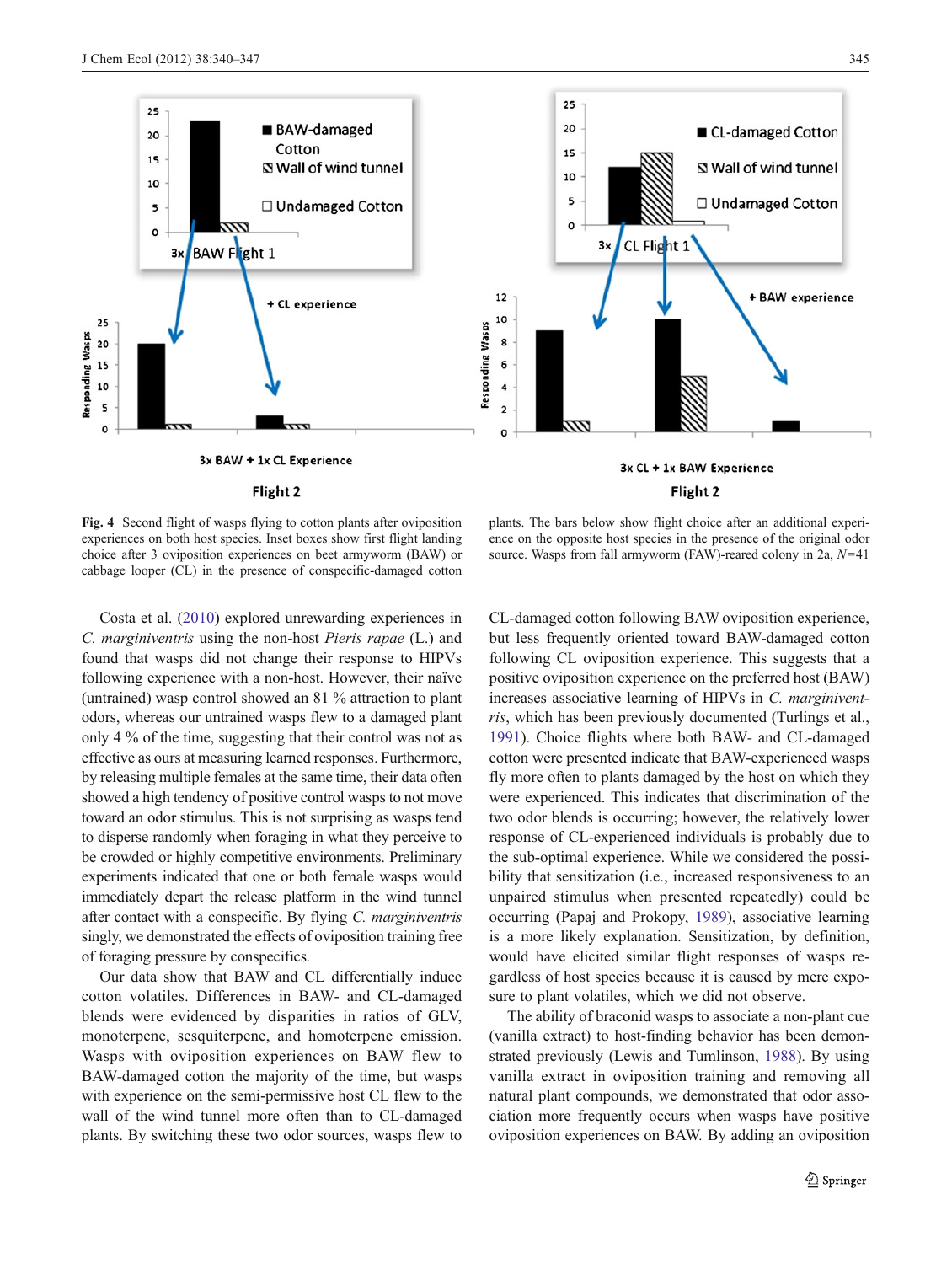<span id="page-6-0"></span>experience on the opposite host species from which wasps were originally experienced, we determined that C. marginiventris change post-oviposition flight behavior when presented with the preferred BAW hosts, but not with CL. In other words, CL experience does not cause deterioration of the odor-responding individuals trained on BAW, suggesting that the sub-optimal host experience is not causing negative associative learning, rather it is a sub-optimal event. However, no-choice individuals from the CL trained group need a reinforcing positive oviposition experience on BAW to continue foraging.

We tested the hypothesis that C. *marginiventris* would associate volatile odors with BAW but not CL. This was not true. Instead, behavioral analyses indicate that wasp associative learning occurs strongly in BAW, and only moderately in CL, and that the response of CL-experienced wasps can be altered by a single oviposition experience on BAW. This observed preference learning for BAW-associated volatiles may be robust in nature, as wasps reared on both BAW and FAW show the same behaviors. Our studies show that C. marginiventris readily sting and oviposit in CL larvae when present, but only 18 % of parasitized hosts yield wasp progeny when hosts are feeding on cotton (Harris and Tumlinson, unpublished data), suggesting that it is a sub-optimal host.

This study demonstrates that the interactive role of HIPVs in parasitoid foraging in nature may be dependent upon host species encounters. The observation of C. marginiventris flying to CL-damaged plants following positive BAW oviposition experiences may explain the occurrence of increased parasitism of the semi-permissive host when in the presence of abundant BAW. Conversely, abundant presence of semi-permissive hosts may limit parasitism of more suitable hosts through sub-optimal contact experiences that slow parasitoid foraging behavior or encourage patch abandonment.

Acknowledgements We thank Dr. Russell Kohel for contributing cotton seeds, and Amy Rowley and Melissa Thompson for rearing parasitoids. We also thank Bryan Banks and Nate McCartney for their technical assistance.

#### REFERENCES

- ALBORN T., TURLINGS T. C. J., JONES T. H., STENHAGEN G., LOUGHRIN J. H., and TUMLINSON J. H. 1997. An elicitor of plant volatiles from beet armyworm oral secretion. Science 276:945–949.
- BLEEKER M. A. K., SMID H. M., STEIDLE J. L. M., KRUIDHOF H. M., VAN LOON J. J. A., and VET L. E. M. 2006. Differences in memory dynamics between two closely related parasitoid wasp species. Anim. Behav. 71:1343–1350.
- BOLING J. C., and PITRE H. N. 1971. Hostal plant preference for oviposition by Trichoplusia ni and efficiency of Apanteles marginiventris as a populational regulator of  $T$ .  $ni$  in field-cage tests. J. Econ. Entomol. 64:411–413.
- BURGER, J. 2006. Flexible use of patch-leaving mechanisms in a parasitoid wasp. J. Insect Behav. 19:155–170.
- BURTON R. L. 1969. Mass rearing the corn earworm in the laboratory. USDA, ARS:33–134.
- CARDOZA Y. J., TEAL P. E. A., and TUMLINSON J. H. 2003. Effect of peanut plant fungal infection on oviposition preference by Spodoptera exigua and on host-searching behavior by Cotesia marginiventris. Environ. Entomol. 32:970–976.
- CHAU A., and MACKAUER M. 2001. Preference of the aphid parasitoid Monoctonus paulensis (Hymenoptera : Braconidae, Aphidiinae) for different aphid species: female choice and offspring survival. Biol. Control 20:30–38.
- COSTA A., RICARD I., DAVISON A., and TURLINGS T. 2010. Effects of rewarding and unrewarding experiences on the response to hostinduced plant odors of the generalist parasitoid Cotesia marginiventris (Hymenoptera: Braconidae). J. Insect Behav. 23:303–318.
- DE MORAES C. M., LEWIS W. J., PARE P. W., ALBORN H. T., and TUMLINSON J. H. 1998. Herbivore-infested plants selectively attract parasitoids. Nature 393:570–573.
- DMOCH J., LEWIS W. J., MARTIN P. B., and NORDLUND D. A. 1985. Role of host-produced stimuli and learning in host selection behavior of Cotesia  $(=$  Apanteles) marginiventris (Cresson) (Hymenoptera, Braconidae). J. Chem. Ecol. 11:453–463.
- GOUINGUENE S., PICKETT J. A., WADHAMS L. J., BIRKETT M. A., and TURLINGS T. C. J. 2005. Antennal electrophysiological responses of three parasitic wasps to caterpillar-induced volatiles from maize (Zea mays), cotton (Gossypium herbaceum), and cowpea (Vigna unguiculata). J. Chem. Ecol. 31:1023–1038.
- JONES R. L., LEWIS W. J., BOWMAN M. C., BEROZA M., and BIERL B. A. 1971. Host-seeking stimulant for parasite of corn earworm isolation, identification, and synthesis. Science 173:842–843.
- KROMBEIN K. V., HURD P. D., SMITH D. R., and BURKS B. D. 1979. Catalog of the Hymenoptera in America north of Mexico: Smithsonian Institution Press, Washington D.C. 250 p.
- LEWIS W., and TAKASU K. 1990. Use of learned odors by a parasitic wasp in accordance with host and food needs. Nature 348:635– 636.
- LEWIS W. J., and TUMLINSON J. H. 1988. Host detection by chemically mediated associative learing in a parasitic wasp. Nature 331:257– 259.
- LOUGHRIN J. H., MANUKIAN A., HEATH R. R., TURLINGS T. C. J., and TUMLINSON J. H. 1994. Diurnal cycle of emission of induced volatile terpenoids herbivore-injured cotton plants. Proc. Natl. Acad. Sci. USA 91:11836–11840.
- MICHAUD J. P. 1996. The oviposition behavior of Aphidius ervi and Monoctonus paulensis (Hymenoptera: Aphididae) encountering different host species (Homoptera: Aphididae) in sequential patches. J. Insect Behav. 9:683–694.
- PAPAJ D. R., and LEWIS A. C. 1993. Insect Learning Ecological and Evolutionary Perspectives: Chapman and Hall. 51–78 pp.
- PAPAJ D. R., and PROKOPY R. J. 1989. Ecological and evolutionary aspects of learning in phytophagous insects. Annu. Rev. Entomol. 34:315–350.
- PAPAJ D. R., SNELLEN H., SWAANS K., and VET L. E. M. 1994. Unrewarding experiences and their effect on foraging in the parasitic wasp Leptopilina heterotoma (Hymenoptera, Eucoilidae). J. Insect Behav. 7:465–481.
- ROSE U. S. R., LEWIS W. J., and TUMLINSON J. H. 1998. Specificity of systemically released cotton volatiles as attractants for specialist and generalist parasitic wasps. J. Chem. Ecol. 24:303–319.
- SCHMELZ E. A. 2006. Fragments of ATP synthase mediate plant perception of insect attack. Proc. Natl. Acad. Sci. USA 103:8894–8899.
- SCHMELZ E. A., ENGELBERTH J., ALBORN H. T., TUMLINSON J. H., and TEAL P. E. A. 2009. Phytohormone-based activity mapping of insect herbivore-produced elicitors. Proc. Natl. Acad. Sci. USA 106:653–657.